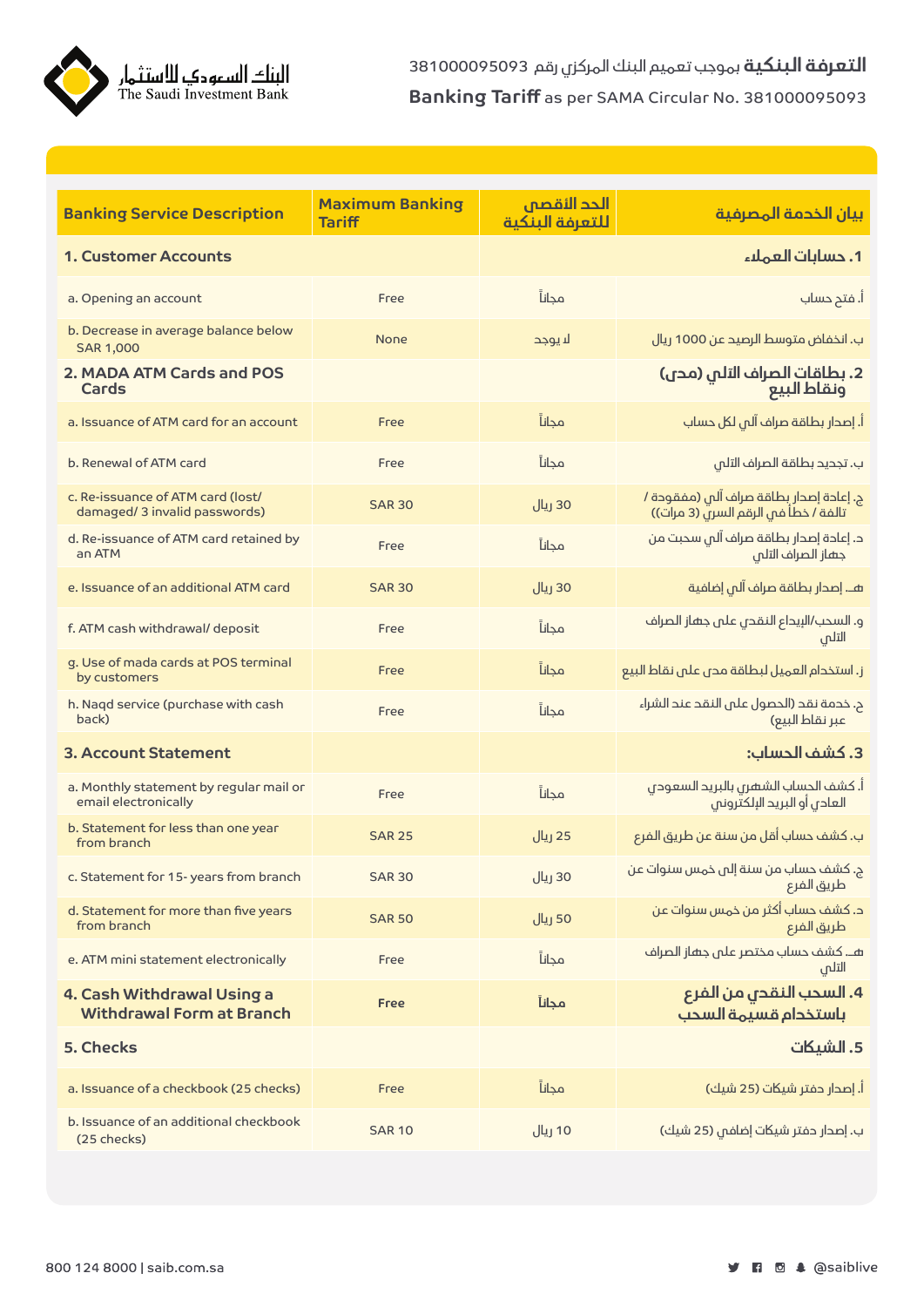**التعرفة البنكية** بموجب تعميم البنك المركزي رقم 381000095093 Banking Tariff as per SAMA Circular No. 381000095093



| <b>Banking Service Description</b>                                         | <b>Maximum Banking</b><br><b>Tariff</b> | الحد الأقصص<br>للتعرفة البنكية | بيان الخدمة الهصرفية                                             |
|----------------------------------------------------------------------------|-----------------------------------------|--------------------------------|------------------------------------------------------------------|
| c. Issuance of a bank check                                                | <b>SAR 10</b>                           | 10 ريال                        | ج. إصدار شيك مصرفص                                               |
| d. Revocation of a bank check                                              | <b>SAR 10</b>                           | 10 ريال                        | د. إلغاء شيك مصرفم                                               |
| e. Issuance of a bank check (foreign<br>currency)                          | <b>SAR 15</b>                           | 15 ريال                        | هـ. إصدار شيك مصرفس (عملة أجنبية)                                |
| f. Revocation of a bank check (foreign<br>currency)                        | <b>SAR 15</b>                           | 15 ريال                        | و. إلغاء شيك مصرفم (عملة أجنبية)                                 |
| g. Requesting a copy of a check dated<br>to one year                       | <b>SAR 10</b>                           | 10 ريال                        | ز. طلب نسخة شيك تاريخ صرفه إلى سنة                               |
| h. Requesting a copy of a check dated<br>more than one year                | <b>SAR 20</b>                           | 20 ريال                        | ح. طلب نسخة شيك تاريخ صرفه أكثر من سنة                           |
| 6.6-Banking Transfers and<br><b>Services</b>                               |                                         |                                | 6. التحويلات والخدمات المصرفية                                   |
| • Electronically (internet,<br>telephone and ATM)                          |                                         |                                | • إلكترونياً (الإنترنت /الهاتف المصرفم /<br>الصراف التلم)        |
| a. Transfer to another account within<br>the same bank                     | Free                                    | مجاناً                         | أ. التحويل من حساب لآخر داخل البنك                               |
| b. Identification of a beneficiary for<br>fund transfer electronically     | Free                                    | محانآ                          | ب. تعريف مستفيد للتحويل إليه إلكترونياً                          |
| c. Setting up a standing payment order<br>(one time)                       | <b>SAR 10</b>                           | 10 ريال                        | ج. تأسيس أمر حفع مستحيم إلكتروني (مرة<br>واحدة)                  |
| d. Transfer to another bank inside the<br>Kingdom through SARIE (same day) | SAR <sub>7</sub>                        | 7 ريال                         | د. التحويل من بنك لتخر داخل المملكة عبر نظام<br>سريع (نفس اليوم) |
| e. Transfer to another bank inside the<br>Kingdom through SARIE (forward)  | SAR <sub>5</sub>                        | 5 ريال                         | هـ. التحويل من بنك لتخر داخل المملكة عبر<br>نظام سريع (آجلة)     |
| f. Transfer to a bank outside Kingdom                                      | <b>SAR 50</b>                           | 50 ريال                        | و. التحويل إلى بنك خارج المملكة                                  |
| g. Change/ cancel a transfer outside<br>Kingdom                            | <b>SAR 15</b>                           | 15 ريال                        | ز. تعديل/إلغاء حوالة خارج المملكة                                |
| • At Branch                                                                |                                         |                                | • عن طريق الفرع                                                  |
| h. Transfer to another account within<br>the same bank                     | Free                                    | مجاناً                         | ح. التحويل من حساب لتخر داخل البنك                               |
| i. Setting up a standing payment order<br>(one time)                       | <b>SAR 15</b>                           | 15 ريال                        | ط. تأسيس أمر حفع مستحيم (مرة واححة)                              |
| j. Transfer to another bank inside the<br>Kingdom through SARIE (same day) | <b>SAR 25</b>                           | 25 ريال                        | ى. التحويل من بنك لتخر داخل المملكة عبر نظام<br>سريع (نفس اليوم) |
| k. Transfer to another bank inside the<br>Kingdom through SARIE (forward)  | <b>SAR 15</b>                           | 15 ريال                        | ك. التحويل من بنك لتخر داخل المملكة عبر نظام<br>سريع (آجلة)      |
| I. Transfer to a bank outside the<br>Kingdom                               | <b>SAR 75</b>                           | 75 ريال                        | ل. التحويل إلى بنك خارج المملكة                                  |
| m. Change/ cancel a transfer outside<br>the Kingdom                        | <b>SAR 25</b>                           | 25 ريال                        | م. تعديل/إلغاء حوالة خارج المملكة                                |